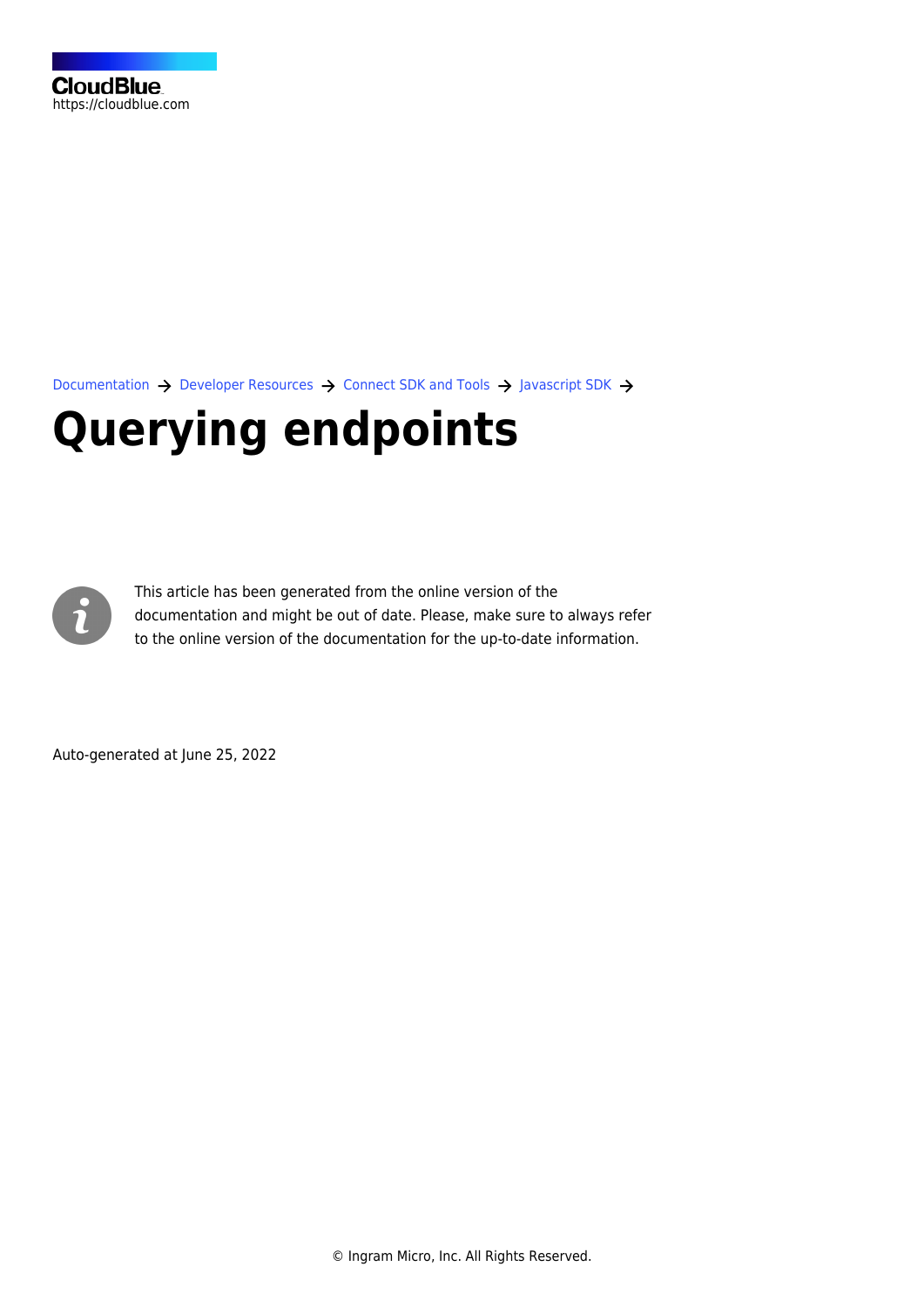

# **Resource Query Language**

The CloudBlue Connect public API supports the RQL query language to search, sort and paginate objects.

A RQL query is a Javascript object that is defined according to the following typescript syntax:

```
interface IRQLFilter {
     $eq?: string|number,
     $ne?: string|number,
     $not?: IRQLFilter,
     $gt?: number,
     $ge?: number,
     $lt?: number,
     $le?: number,
     $like?: string,
     $ilike?: string,
     $empty?: boolean,
     $null?: boolean,
     $in?: Array<number|string>,
     $out?: Array<number|string>,
     $range?: {
         min: number,
         max: number,
     },
}
interface IQueryFilters {
     $or?: Array<IQueryFilters>;
     $ordering?: Array<string>;
     limit?: number;
     offset?: number;
     [key: string]?: string|number|Array<string|number>|boolean|IRQLFilter;
}
```
# **Examples**

#### **Simple filter**

```
const filter = {
   name: 'eugene',
   age: 13,
};
```
#### **Filter with text matching**

```
const filter = {
```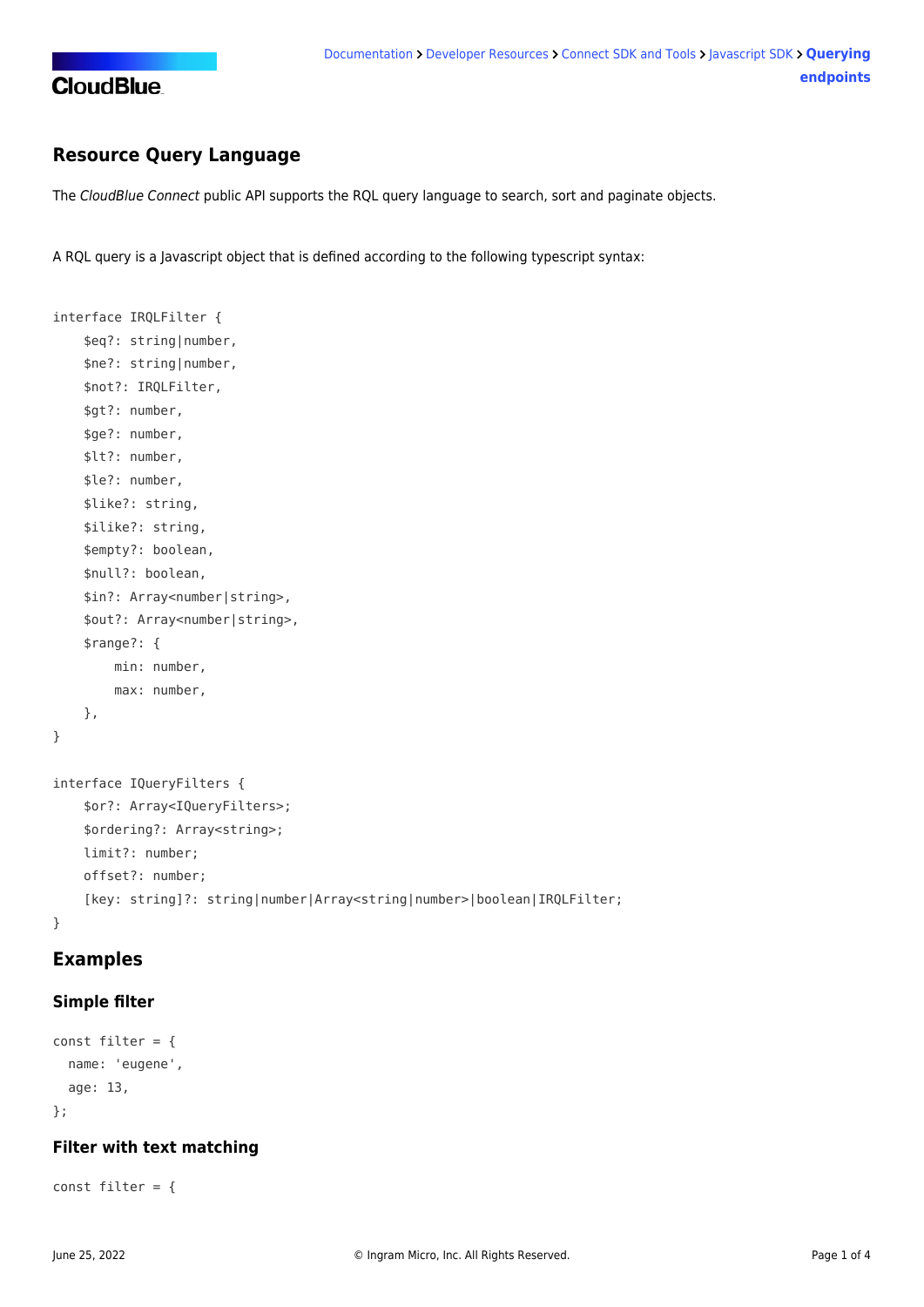# **CloudBlue**

```
 name: {
     $like: 'vasya*',
     $ilike: '***New',
  },
};
```
# **Filter with list**

```
const filter = \{ age: {
     $out: [1, 2],
  },
  num: {
     $in: [3, 4, 5],
   },
};
```
## **Filter with range**

```
const filter = {
   age: {
     $range: {
       max: 5,
       min: 9,
     },
  },
};
```
# **Filter with relational**

```
const filter = \{ name: {
     $eq: 'vasya',
   },
   age: {
     $gt: 1,
     $lt: 8,
  },
   num: {
     $lte: 9,
     $gte: 4,
  },
};
```
### **Filter with logical NOT**

```
const filter = {
   name: {
```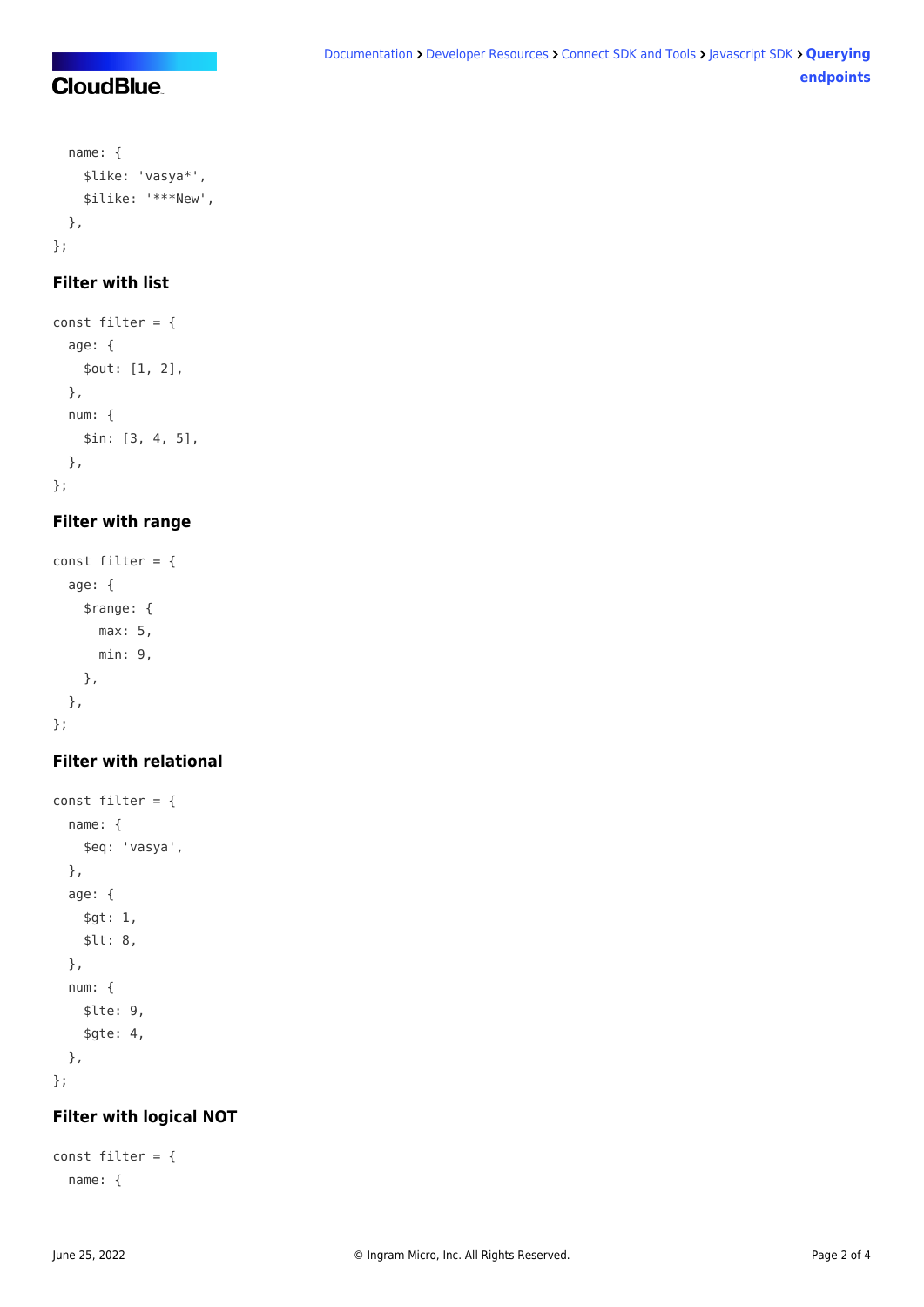# **CloudBlue**

```
 $not: [{
       $eq: 'vasya',
     }, {
       $eq: 'petya',
     }],
   },
   age: {
     $not: {
       $eq: 10,
      $in: [1, 2, 3],
     },
   },
};
```
## **Filter with logical OR**

```
const filter = \{ // You can use $or inside field
   color: {
     $or: [
       // Inside { } may be some conditions and for all them is used logical operator AND
       { $eq: 'red' },
       { $eq: 'blue' },
       { $eq: 'yellow' },
    ],
  },
  // Also you can use $or in root level, then inside must be objects array with fields name
   $or: [
    // Inside { } may be some fields with conditions and for all them is used logical operator AND
     { product: 'TV' },
     { product: 'Computer' },
   ],
};
```
### **Combine AND and OR filter**

```
const filter = \{ $and: [
     {$or: [
       {status: 'new'},
       {type: 'program'}
     ]},
     {$or: [
      {status: 'done'},
       {type: 'service'}
     ]},
```